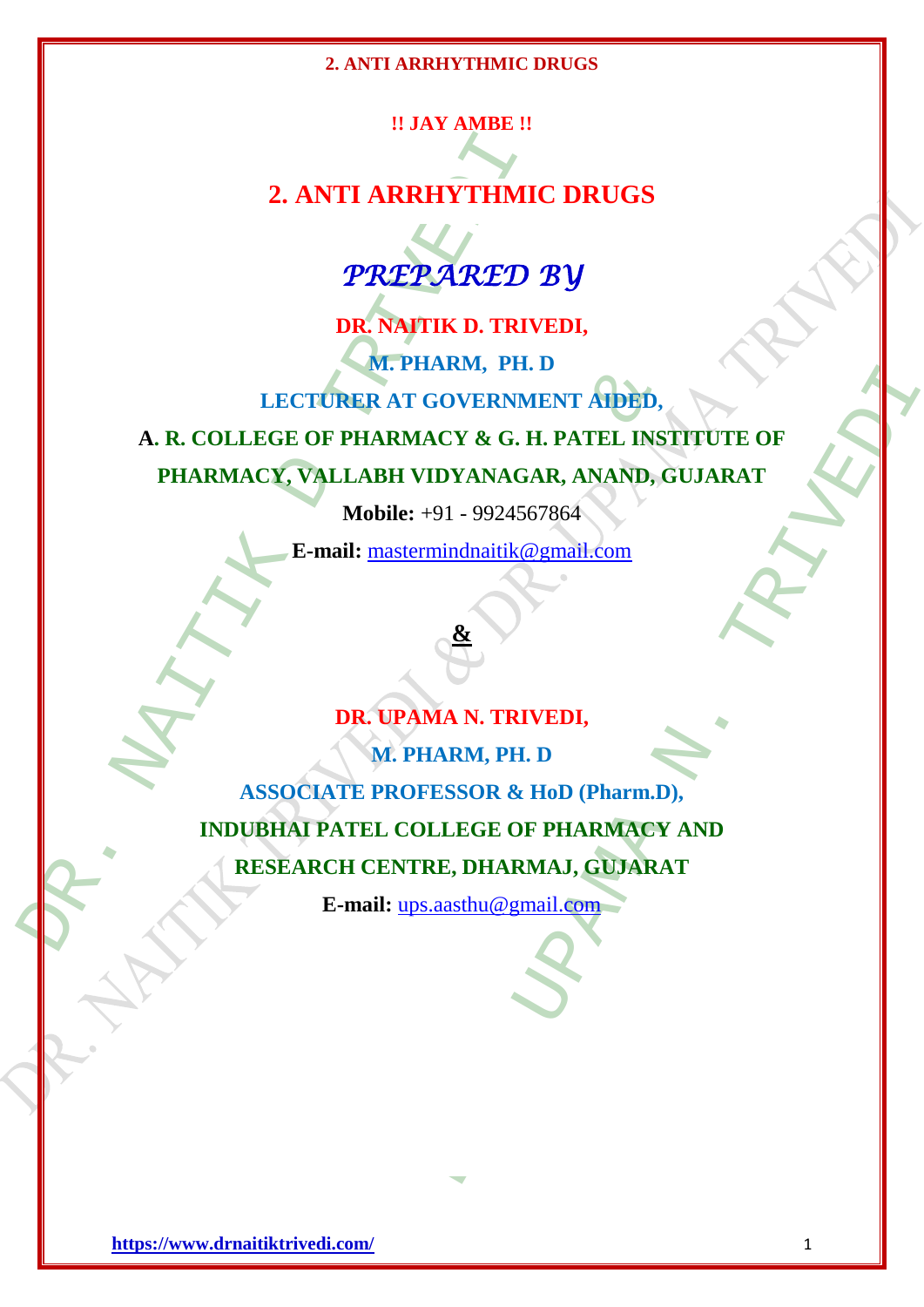### **ARRHYTHMIA**

# **Introduction:**

An arrhythmia is an irregular heartbeat - the heart may beat too fast (tachycardia), too slowly (bradycardia), too early (premature contraction) or too irregularly (fibrillation). Arrhythmias are heart-rhythm problems - they occur when the electrical impulses to the heart that coordinate heartbeats are not working properly, making the heart beat too fast/slow or inconsistently.

**Heart conduction system:**



- The Sinoatrial node (SAN), located within the wall of the right atrium (RA) just inferior to the opening of the superior vena cava, normally generates electrical impulses (Action Potential) that are carried by special conducting tissue of both atria to the atrioventricular node (AVN).
- Upon reaching the AVN, located between the atria and ventricles, the electrical impulse is relayed down conducting tissue (Bundle of HIS) that branches into pathways that supply the right and left ventricles. These paths are called the right bundle branch (RBBB) and left bundle branch (LBBB) respectively that course through the interventricular septum towards the apex of the heart. The left bundle branch further divides into two sub branches (called fascicles).
- Finally, large diameter conduction myofibers (Purkinje Fibers) passes electrical current to the apex of the ventricular myocardium and then upward to the remainder of the ventricular myocardium.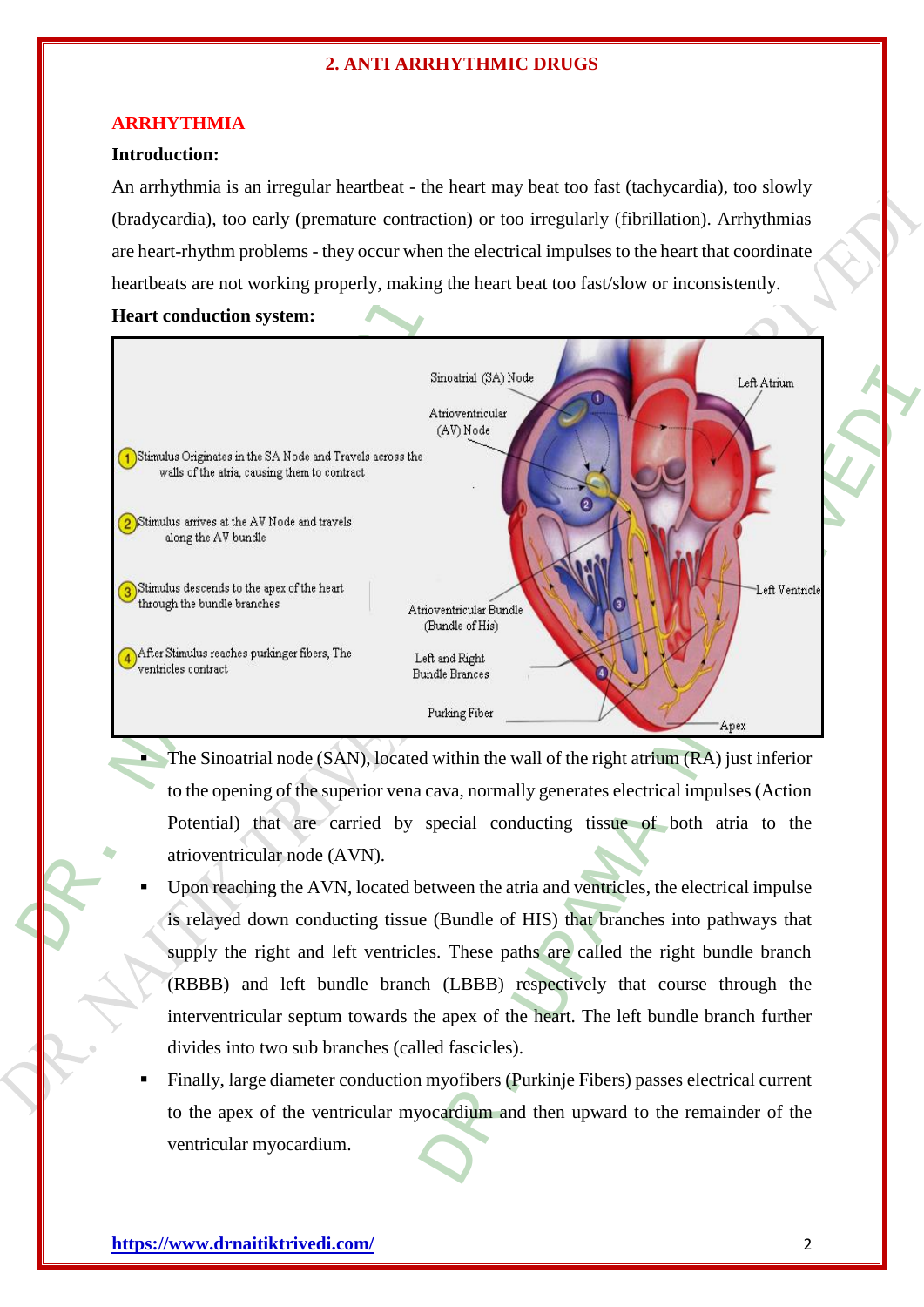**SA-node AV-node AV bundle Right & Left Bundle braches Purkinje fibers Action potential:** 



|                                                                                                    | <b>Action potential:</b>                                                                |                                |                      |  |
|----------------------------------------------------------------------------------------------------|-----------------------------------------------------------------------------------------|--------------------------------|----------------------|--|
|                                                                                                    | о                                                                                       |                                |                      |  |
|                                                                                                    | Phase 0: Rapid Depolarization                                                           | Rapid entry of Na <sup>+</sup> |                      |  |
|                                                                                                    | Phase 1: Rapid Repolarization                                                           | Exit of $K^+$                  |                      |  |
|                                                                                                    | Phase 2: Slow Repolarization                                                            | Slow entry of Ca <sup>+</sup>  |                      |  |
|                                                                                                    | Phase 3: Rapid Repolarization                                                           | Exit of $K^+$                  |                      |  |
|                                                                                                    | Phase 4: Resting Phase or Platue Phase                                                  | Return to initial state        | Na <sup>+</sup> , Ca |  |
|                                                                                                    | <b>Classification of arrhythmias:</b>                                                   |                                |                      |  |
| Arrhythmias are classified according to two factors:                                               |                                                                                         |                                |                      |  |
|                                                                                                    | Where they originate - the atria or ventricles.                                         |                                |                      |  |
| The heart rate - fast (tachycardia - over 100 beats per minute), slow (bradycardia - less          |                                                                                         |                                |                      |  |
|                                                                                                    | than 60 beats per minute).                                                              |                                |                      |  |
|                                                                                                    | A. Tachycardia in the atria:                                                            |                                |                      |  |
| a.                                                                                                 | Atrial fibrillation: It is a rapid, continuous, chaotic and irregular beating in the    |                                |                      |  |
| localized area of atria.                                                                           |                                                                                         |                                |                      |  |
| b. Atrial Flutter: It is a rapid irregular atrial pulsation (180-300 beats/min.) where in          |                                                                                         |                                |                      |  |
|                                                                                                    | ventricle fails to follow atria.                                                        |                                |                      |  |
| Supraventricular tachycardia (SVT): A regular, abnormally rapid heartbeat caused<br>$\mathbf{C}$ . |                                                                                         |                                |                      |  |
|                                                                                                    | by rapid firing of electrical impulses from a focus above the atrioventricular node (in |                                |                      |  |
| the heart). It is called SVT because the rapid heartbeat originates above the ventricles           |                                                                                         |                                |                      |  |
| of the heart. The patient experiences a burst of accelerated heartbeats that can last from         |                                                                                         |                                |                      |  |
|                                                                                                    | a few seconds to some hours.                                                            |                                |                      |  |
|                                                                                                    |                                                                                         |                                |                      |  |

# **Classification of arrhythmias:**

- Where they originate the atria or ventricles.
- The heart rate fast (tachycardia over 100 beats per minute), slow (bradycardia less than 60 beats per minute).
- **A. Tachycardia in the atria:**
- a. **Atrial fibrillation:** It is a rapid, continuous, chaotic and irregular beating in the localized area of atria.
- b. **Atrial Flutter**: It is a rapid irregular atrial pulsation (180-300 beats/min.) where in ventricle fails to follow atria.
- c. **Supraventricular tachycardia (SVT):** A regular, abnormally rapid heartbeat caused by rapid firing of electrical impulses from a focus above the atrioventricular node (in the heart). It is called SVT because the rapid heartbeat originates above the ventricles of the heart. The patient experiences a burst of accelerated heartbeats that can last from a few seconds to some hours.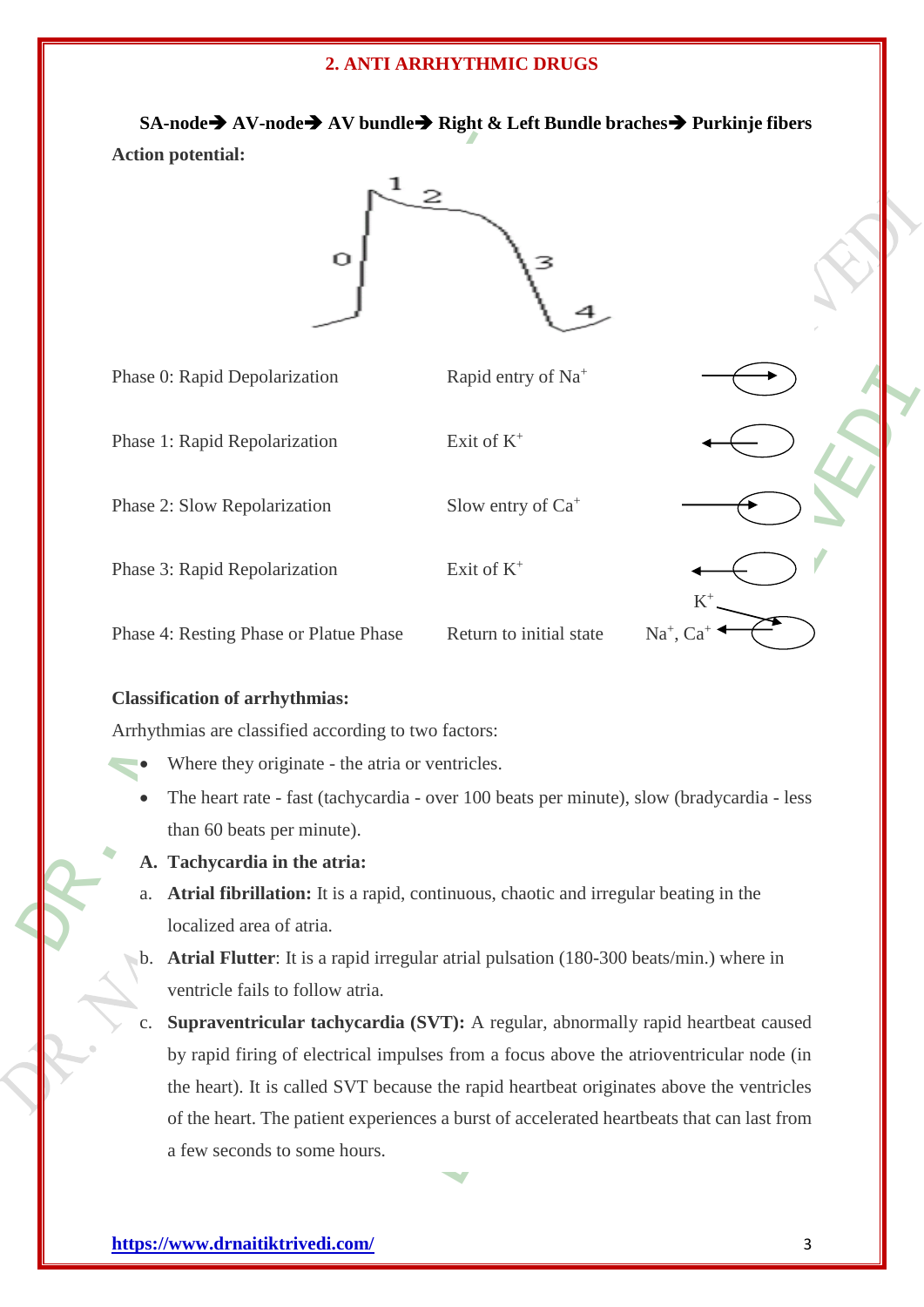- d. **Wolff-Parkinson-White (WPW) syndrome:** There is an extra electrical connection inside the heart that acts as a short circuit, resulting in an abnormally fast heart beat (sometimes irregular). This syndrome can be life-threatening, although it is unusual.
- **B. Tachycardia in the ventricles:**
- a. **Ventricular tachycardia:** Abnormal electrical impulses that start in the ventricles cause abnormally fast heart beating. Typically, the heart will have a scar from a previous heart attack, which forces the electrical signal to travel around it. Usually, the ventricle will contract more than 200 times a minute.
- inside the heart that acts as a short circuit, resulti<br>
(sometimes irregular). This syndrome can be life-til<br> **B.** Tachycardia in the ventricles:<br>
a. Ventricular tachycardia: Abnormal electrical in<br>
cause abnormally fast h b. **Ventricular fibrillation:** It is a rapid, continuous, chaotic and irregular beating of ventricles. The ventricles do not pump blood properly (they quiver uselessly instead). Blood pressure drops dramatically, depriving vital organs, including the brain, of their essential blood supply. The majority of patients loses consciousness fairly quickly and requires emergency medical assistance, including CPR (cardiopulmonary resuscitation).
	- **C. Bradycardia (heart beats abnormally slowly):**
		- A slow heartbeat (under 60 beats per minute) does not necessarily mean there is a problem.
	- a. **Sick sinus**: A problem with the sinus node of the heart. The sinus node is the heart's natural pacemaker. If it does not function properly the patient's resting heart rate may be abnormally low (bradycardia). If the sinus node functions properly, sick sinus may be caused by scarring near the sinus node which undermines the movement of electrical impulses.
	- **fibrillation:** It is a rapid, continuous, chaotic and in<br>the ventricles do not pump blood properly (they quiver<br>ure drops dramatically, depriving vital organs, including<br>ood supply. The majority of patients loses consciou rapid, continuous, chaotic and irregular beating of<br>
	ump blood properly (they quiver uselessly instead).<br>
	(, depriving vital organs, including the brain, of their<br>
	ty of patients loses consciousness fairly quickly and<br>
	ass b. **Conduction block**: A block of the electrical pathways of the heart. This can occur in or close to the atrioventricular node, located on the pathway between the atria and the ventricles. The block may be along the other pathways to each ventricle. The electrical impulses between the upper and lower halves of the heart may be slowed or blocked; this depends on the type of block and where it is. If the signal is totally blocked, some cells in the atrioventricular node or ventricles can make a steady but slower heartbeat. The patient may experience skipped heartbeats or bradycardia - sometimes there are no symptoms at all.
	- c. **Premature heartbeats**: This occurs in the ventricles and comes before the ventricles have had time to fill with blood after a regular heartbeat. A premature heartbeat occurs between two normal heartbeats. However, the patient will feel he/she has skipped a heartbeat. In most cases the occasional premature beat is nothing to worry about.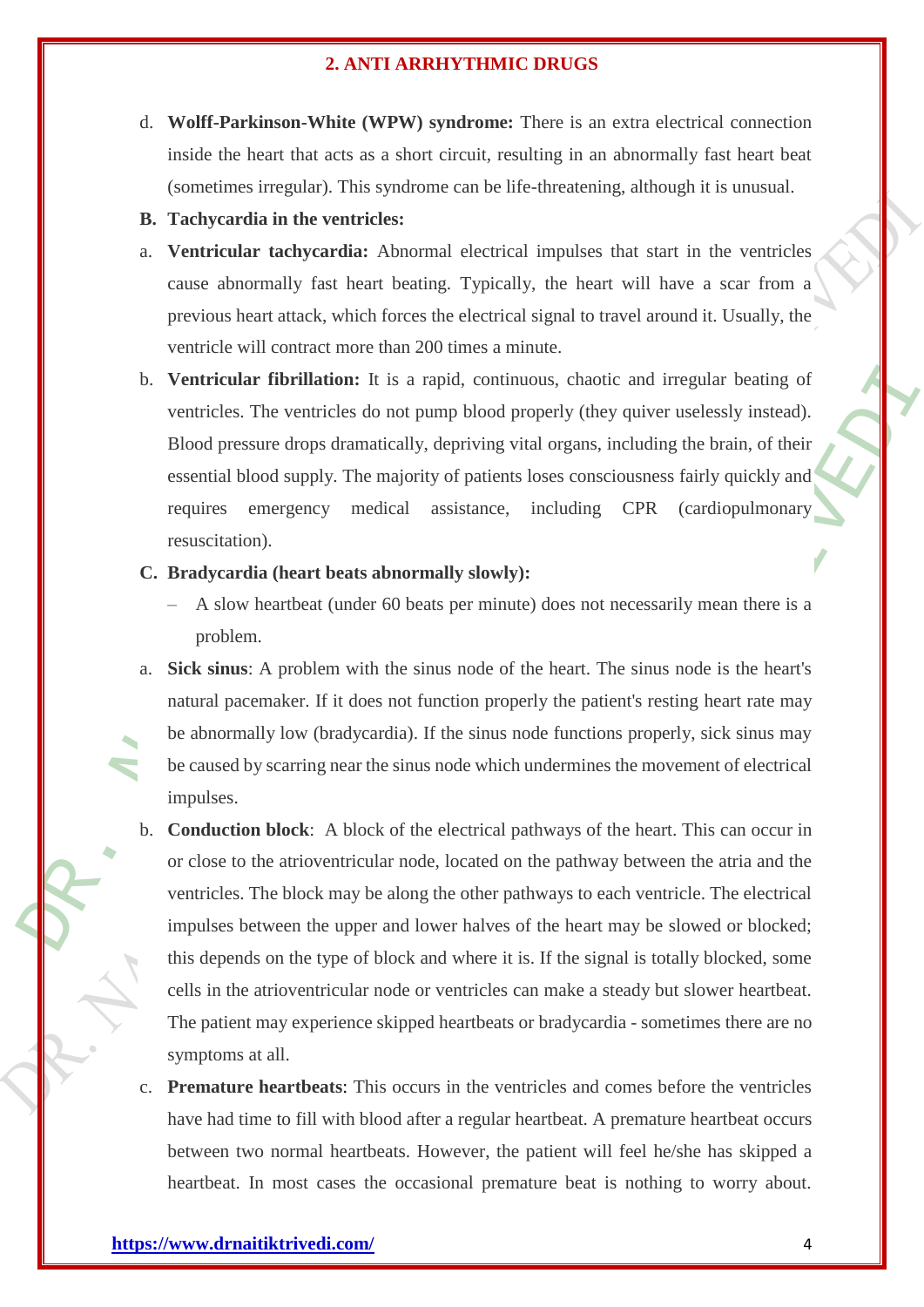However, it can trigger a longer-lasting arrhythmia - this is especially the case if the patient has heart disease.

# **CLASSIFICATION OF ANTI ARRHYTHMIC DRUGS:**

**Group I:** Drug which blocks voltage sensitive sodium channels and thus reduces excitability of non-odal region of heart.

# **a. Class Ia**

Class Ia antiarrythmics, in addition to their effect on the voltage-gated sodium channels, slow repolarization by inhibiting potassium efflux. They are quinidine, hydroquinidine, disopyramide.

### **b. Class Ib**

patient has heart disease.<br>
CLASSIFICATION OF ANTI ARRHYTHMIC DRUC<br>
Group I: Drug which blocks voltage sensitive sodium ch<br>
of non-odal region of heart.<br> **a.** Class Ia<br>
Class Ia antiarrythmics, in addition to their effect ization by inhibiting potassium efflux. They are quinidin<br>le.<br>de.<br>of the Ib class, in addition to their effect on the sodi<br>ccelerate cellular repolarization by increasing potas<br>e duration of the action potential and the otassium efflux. They are quinidine, hydroquinidine,<br>dition to their effect on the sodium voltage-gated<br>dolarization by increasing potassium efflux, and<br>ion potential and the refractory period. They are<br>e.<br>e.<br>voltage-depen The drugs of the Ib class, in addition to their effect on the sodium voltage-gated channels, accelerate cellular repolarization by increasing potassium efflux, and decrease the duration of the action potential and the refractory period. They are lidocaine, phenytoin and mexiletine.

# **c. Class Ic**

Class Ic antiarrythmics inhibit the voltage-dependant sodium channels and prolong the depolarisation phase, have little effect on the repolarization phase. They are flecainide, propafenone and aprindine.

**Group II:** Drug acting inhibiting of sympathetic nerve (β-Blocker).

Eg: Propranolol, Practolol, Sotolol, Bretlylium, Esmolol etc.

**Group III:** Potassium Channel Blockers.

Drug that prolong action potential and repolarization.

Eg.: Sotololo, Dofetilide

**Class IV:** Calcium channel blockers.

Eg.: verapamil, Nifedipine, Diltiazem etc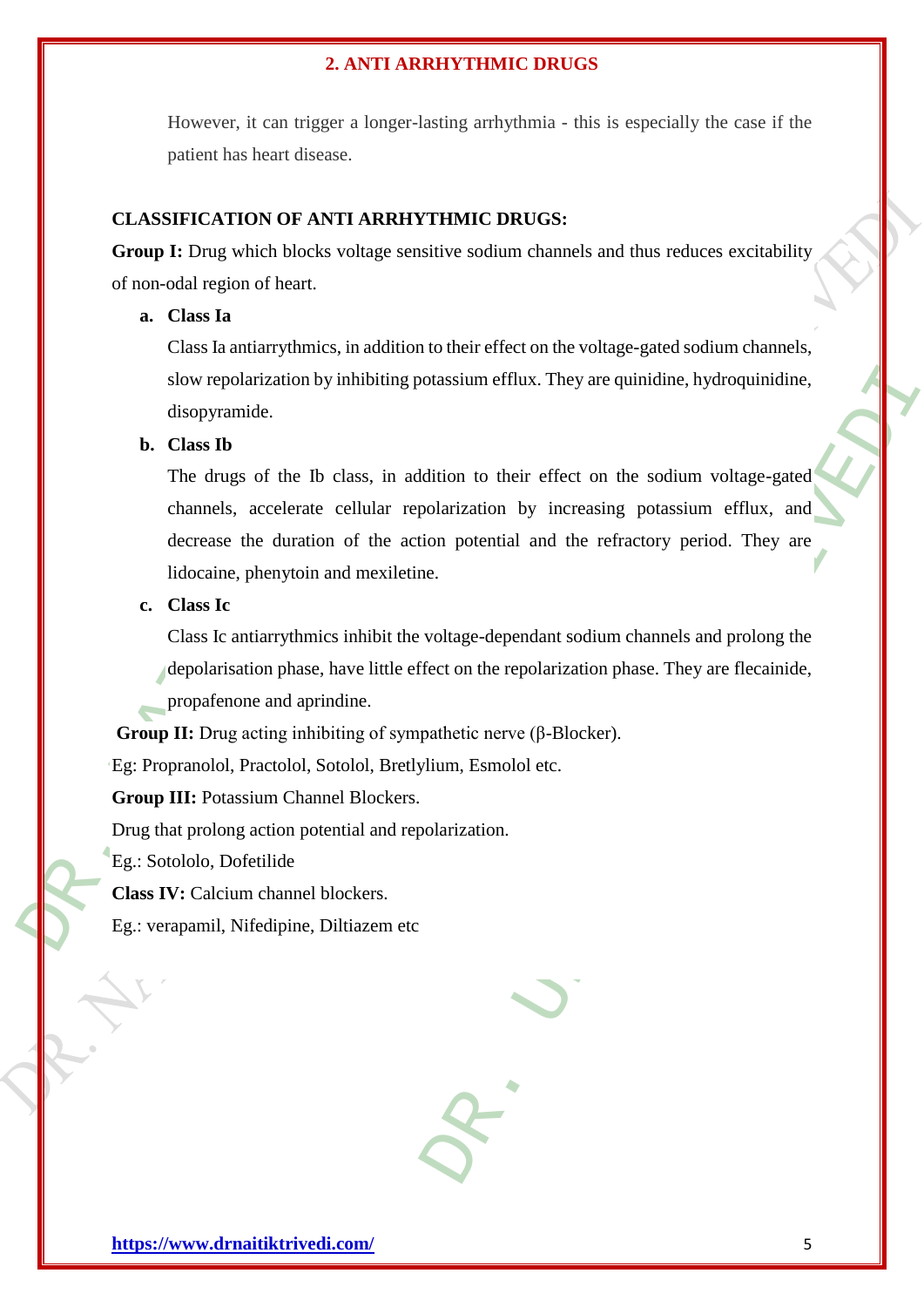





Class 1c agents No effect on duration of action potential



#### **Class Ia antiarrythmics:**

# **A. Quinidine:**

- It is a stereoisomer of quinine, originally derived from the bark of the cinchona tree.
- The drug causes increased action potential duration, as well as a prolonged QT interval.
- Moderate reduction in phase 0 slope and increase ERP.

#### **Mechanism of Action:**

- Class 1a agents<br>
Class 1a agents<br>
Lengthen action<br>
potential<br>
DR. S. Northen action<br>
Shorten action<br>
potential<br>
(3-blocking agents)<br>
Class II agents<br>
(3-blocking agents)<br>
OR. S. Naighter duration<br>
on sinus node<br>
Class Ia a Quinidine primarily works by blocking the fast inward sodium current  $(I_{Na})$ . Quinidine's effect on  $I_{Na}$  is known as a 'use dependent block'.
	- $\overline{S}$ <br>  $\overline{S}$ <br>  $\overline{S}$ <br>  $\overline{S}$ <br>  $\overline{S}$ <br>  $\overline{S}$ <br>  $\overline{S}$ <br>  $\overline{S}$ <br>  $\overline{S}$ <br>  $\overline{S}$ <br>  $\overline{S}$ <br>  $\overline{S}$ <br>  $\overline{S}$ <br>  $\overline{S}$ <br>  $\overline{S}$ <br>  $\overline{S}$ <br>  $\overline{S}$ <br>  $\overline{S}$ <br>  $\overline{S}$ <br>  $\overline{S}$ <br>  $\overline{S}$ <br>  $\overline{S}$ <br> O<br>
	III agents<br>
	III agents<br>
	III agents<br>
	III agents<br>
	Class IV agents<br>
	Class IV agents<br>
	Decking agents<br>
	Predominant acion<br>
	on AV node<br>
	on AV node<br>
	on AV node<br>
	on AV node<br>
	O<br>
	O<br>
	Suppend increase ERP.<br>
	Publication, as well as a This means at higher heart rates, the block increases, while at lower heart rates, the block decreases. The effect of blocking the fast inward sodium current causes moderate reduction in phase 0 slope.

### **Side Effects:**

# **Cardiac:**

Bradycardia, Ventricular tachycardia, Ventricular fibrillation, Hypotension etc.

### **Extra Cardiac:**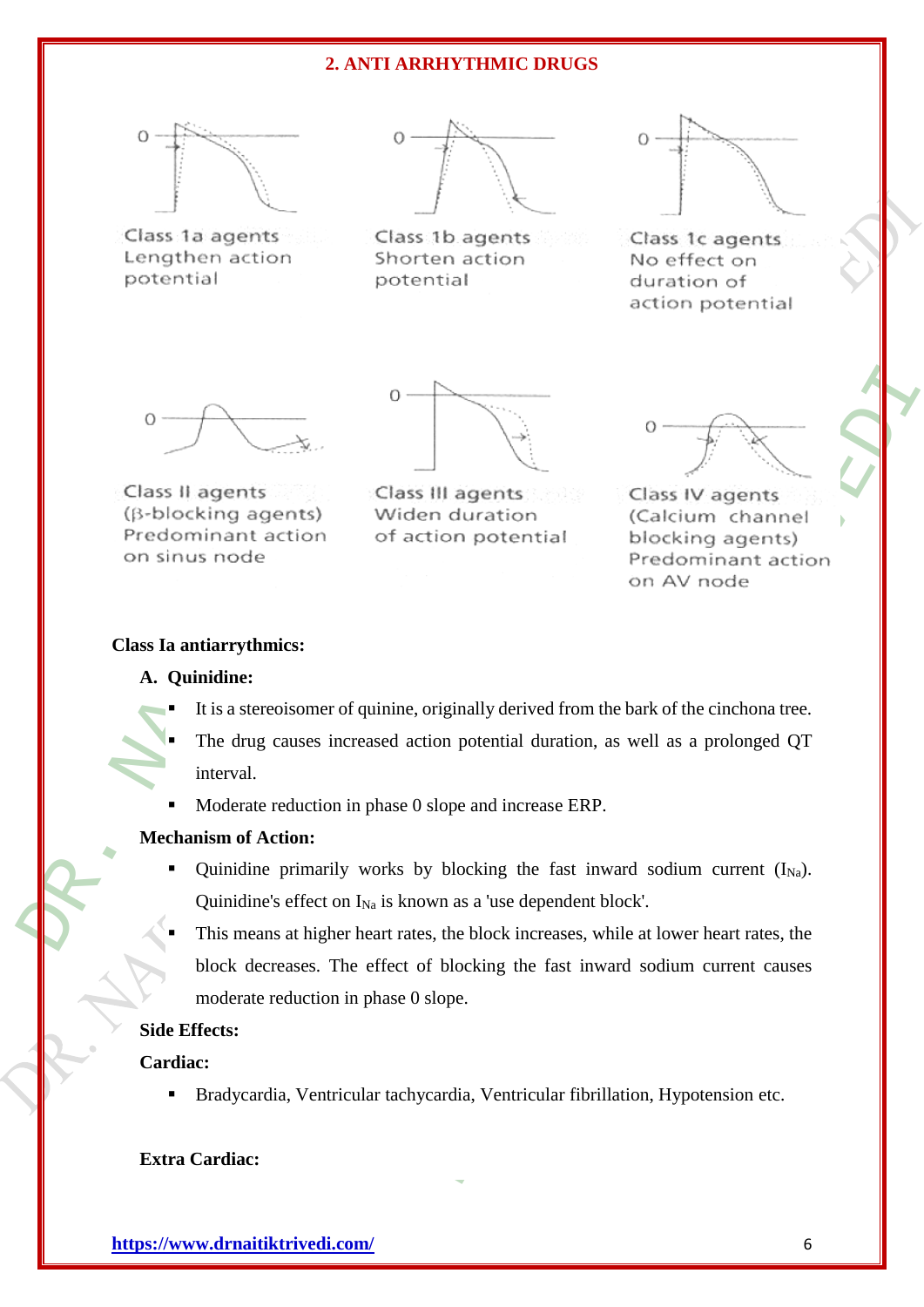Skin rashes, Fever, cinchonism (blurred vision, tinnitus, headache, psychosis); cramping and nausea.

# **Combination with other drugs:**

- Quinidine is also an inhibitor of the cytochrome P450 enzyme 2D6, and can lead to increased blood levels of lidocaine, beta blockers, opioids, and some antidepressants.
- combination with other drugs:<br>
Combination with other drugs:<br>
Combination with other drugs:<br>
Combination is also an inhibitor of the cytochrome increased blood levels of lidocaine,<br>
some antidepressants.<br>
Combination also Quinidine also inhibits the transport protein P-glycoprotein and so can cause some peripherally acting drugs such as loperamide to have central nervous system side effects, such as respiratory depression, if the two drugs are coadministered.

**Use**:

 Atrial fibrillation, Atrial flutter, Paroxysmal tachycardia, Ventricular fibrillation, Malaria.

# **B. Procainamide:**

It is safer than quinidine for IV use.

# **Mechanism of action:**

- It is a sodium channel blocker which blocks open [sodium channels](http://en.wikipedia.org/wiki/Sodium_channels) and prolongs the cardiac action potential (outward potassium  $(K+)$  currents may be blocked).
- This results in slowed conduction, and ultimately the decreased rate of rise of the action potential, which may result in widening of QRS on electrocardiogram.

# **Side effects and use is similar to quinidine.**

# **C. Disopyramide:**

# **Mechanism of action:**

- Disopyramide's Class 1a activity is similar to that of Quinidine in that it targets sodium channels to inhibit conduction.
- such as respiratory depression, if the two drugs are coadn<br>
brillation, Atrial flutter, Paroxysmal tachycardia, Ventu<br>
on:<br>
um channel blocker which blocks open sodium channel<br>
on:<br>
um channel blocker which blocks open sod reassion, if the two drugs are coadministered.<br>
Fr. Paroxysmal tachycardia, Ventricular fibrillation,<br>
vise.<br>
vise.<br>
which blocks open sodium channels and prolongs<br>
and ototassium (K+) currents may be blocked).<br>
and ultima Disopyramide depresses the increase in sodium permeability of the cardiac Myocyte during Phase 0 of the cardiac action potential, in turn decreasing the inward sodium current. This results in an increased threshold for excitation and a decreased upstroke velocity
- Disopyramide prolongs the PR interval by lengthening both the QRS and P wave duration and it slows the action potential propagation through the atria to the ventricles.

**Side effects: Cardiac:**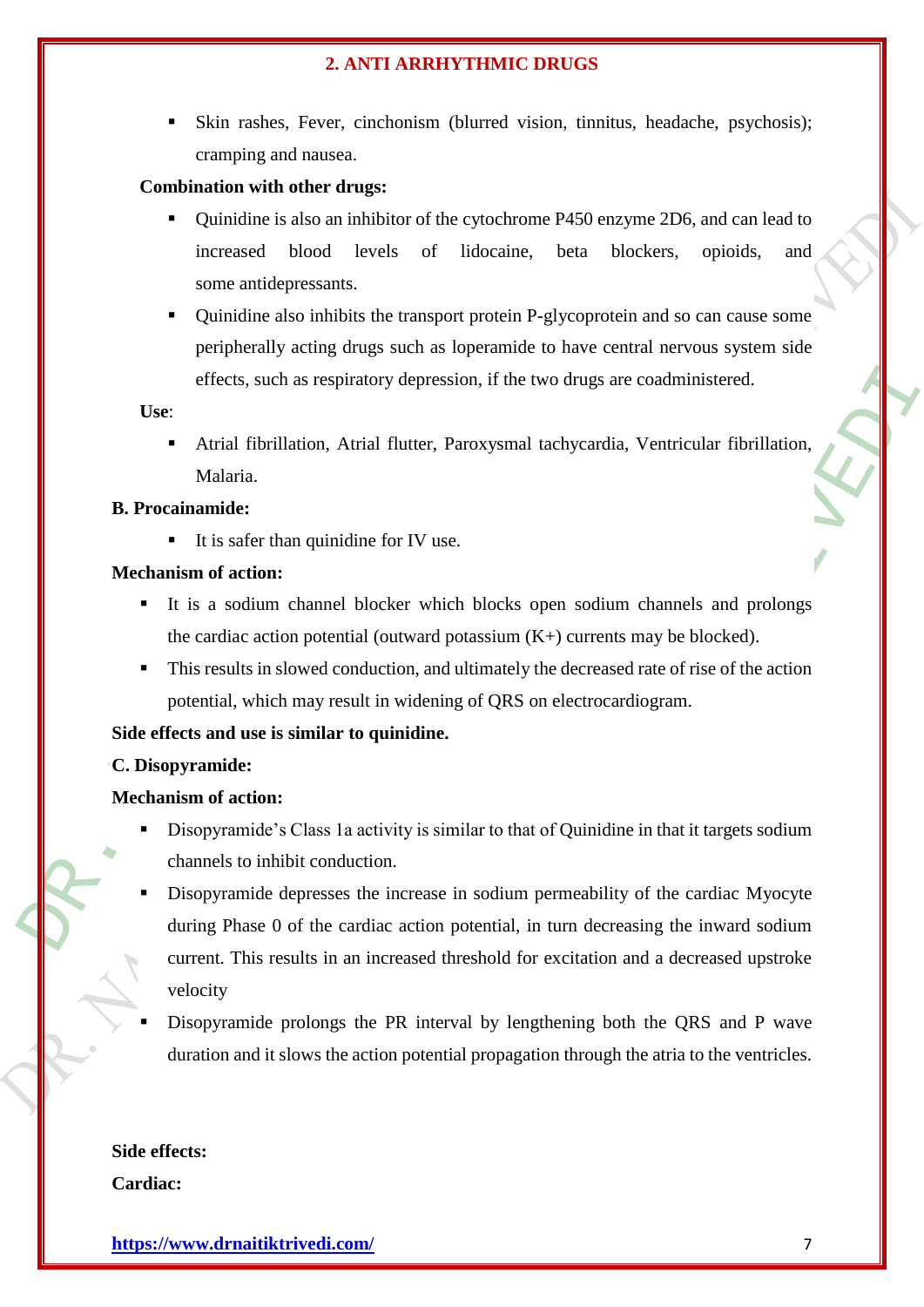- Acute heart failure
- Severe hypotension

### **Extracardiac effects**

 Dry mouth, Constipation, Urinary retention, Blurred vision, [Glaucoma,](http://en.wikipedia.org/wiki/Glaucoma) Rash Agranulocytosis, Additionally, disopyramide may enhance the hypoglycaemic effect of gliclazide, insulin, and metformin

### **Class Ib antiarrythmics:**

### **A. Lignocaine:**

It is a common local anesthetic and antiarrhythmic drug. Lidocaine is used topically to relieve itching, burning and pain from skin inflammations, injected as a dental anesthetic or as a local anesthetic for minor surgery.

# **Mechanism of action:**

Severe hypotension<br>
Extracardiae effects<br>
Dry mouth, Constipation, Urinary retention,<br>
Agranulocytosis, Additionally, disopyramide may<br>
of gliclazide, insulin, and methormin<br>
Class **ID antiarrythmics:**<br> **A. Lignocaine:**<br>
I ion local anesthetic and antiarrhythmic drug. Lidocaine i<br>ing, burning and pain from skin inflammations, inje<br>ras a local anesthetic for minor surgery.<br>**on:**<br>ty by inhibiting sodium influx through sodium-specif<br>cell membra d antiarrhythmic drug. Lidocaine is used topically to<br>
in from skin inflammations, injected as a dental<br>
for minor surgery.<br>
um influx through sodium-specificion channels in<br>
tricular the so-called voltage-gated sodium cha It act mainly by inhibiting sodium influx through sodium-specificion channels in the neuronal cell membrane, in particular the so-called voltage-gated sodium channels. When the influx of sodium is interrupted, an action potential cannot arise and signal conduction is inhibited.

**•** Depress the automaticity in ventricular tissue. No action on SA node, AV node or Atria.

#### **Side effects:**

 Nerve damage, neurotoxicity due to allergenic reaction, excessive fluid pressure in a confined space, severing of nerve fibers or support tissue with the needle/catheter, convulsion, confusion, numbness or tingling of lips or tongue.

### **Use:**

Ventricular arrhythmias in myocardial infarction.

#### **B. Phenytoin:**

- Phenytoin is believed to protect against seizures by use- and voltage-dependent block of voltage-gated sodium channels.
- Phenytoin has low affinity for resting sodium channels at hyperpolarized membrane potentials.
- Use:
- Digitalis induces arrhythmias because it does not increase AV block, Supravaetricular and ventricular tachycardia, Epilepsy.

### **Class Ic antiarrythmics:**

**A. Flecainide acetate**: